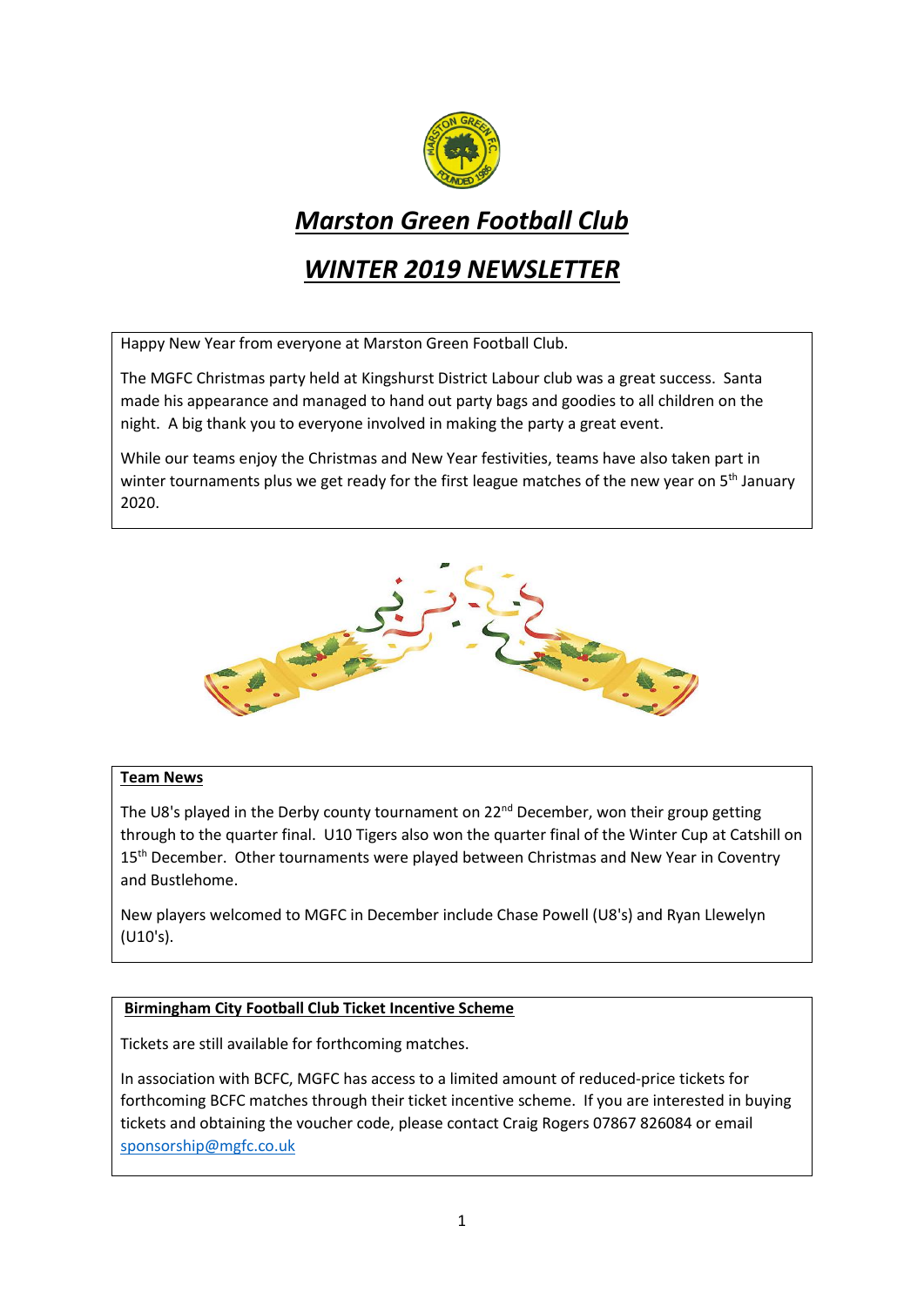## **Advertisement Space at Gorse Farm**

This has been a huge success for the club. Our new advertisement banners on the pitch side barriers at Gorse Farm are now in place. There are more to come in 2020! Some of our team sponsors and other local businesses have purchased the advertising space which runs for two years. If you know anyone or a local business who might be interested, please contact Craig Rogers 07867 826084 or email [sponsorship@mgfc.co.uk](mailto:sponsorship@mgfc.co.uk)



#### **Ground Maintenance and Projects**

Plenty of maintenance work has been carried out at the Gorse Farm ground recently. IAC Group generously donated £1000 toward the club's projects. Civil Engineering contractors Healy Ltd also donated a batch of metal fence panels to the club. Well done to Darren Wesson for closing the deals!



## **MGFC End of Season Tournament**

Save the dates! We are already taking team bookings for our tournament on **Saturday 16th May 2020** and **Sunday 17th May 2020.**